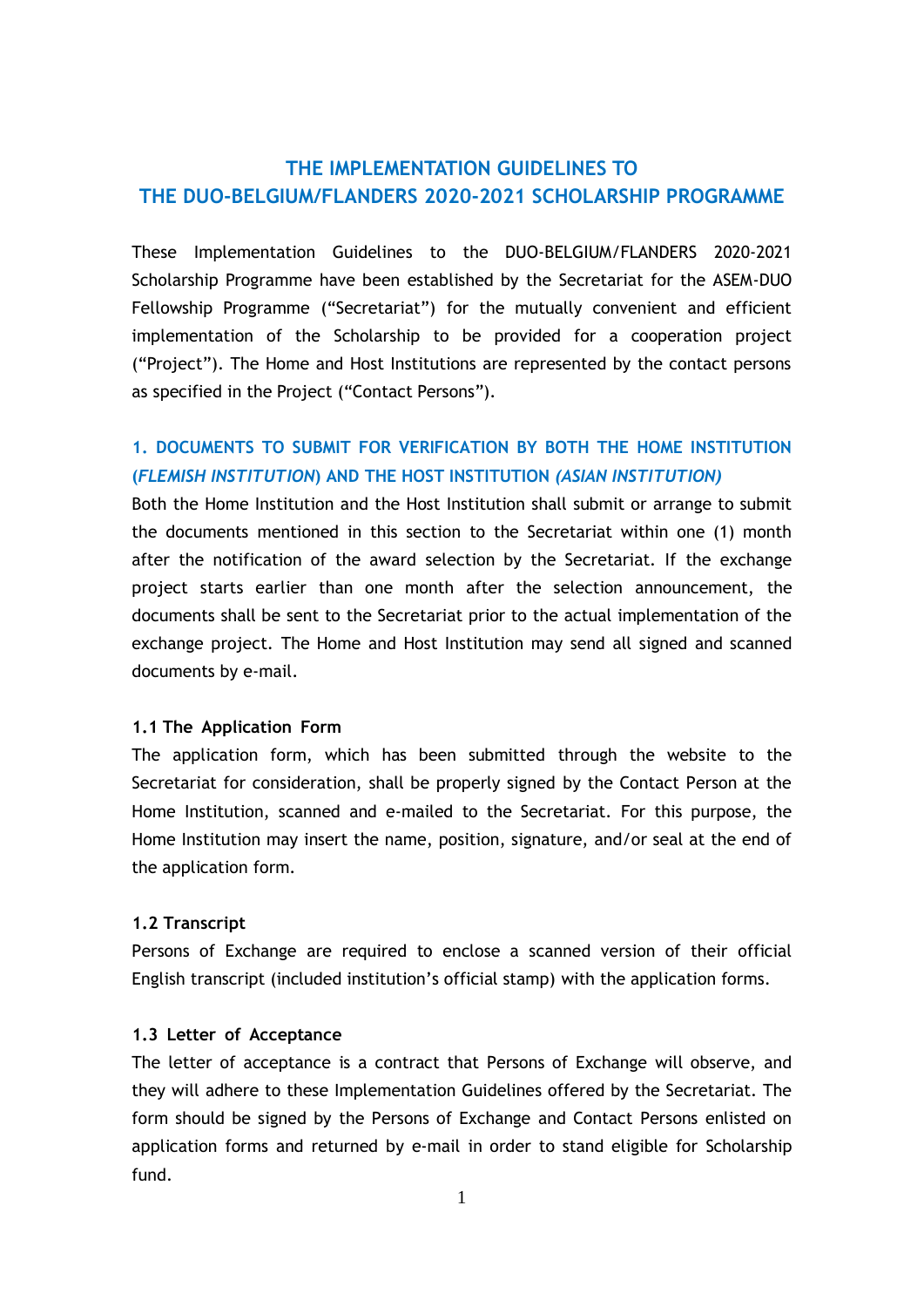#### **2. REQUEST FOR FUND TRANSFER**

#### **2.1 Initial Request for Transfer**

Persons of Exchange shall, upon purchase of the air tickets to the Home/Host Institutions, fill out the "Request for Transfer" and submit it for verification to the Contact Persons of the Home/Host Institutions. After the verification on initial request through signature or seal, the Persons of Exchange shall send the Request for Transfer, a copy of the purchased air ticket by email to the Secretariat. Upon receiving all documents to the satisfaction of the Secretariat, the Secretariat shall transfer the first installment of funds for the Project ("Fund") to the bank account designated by the Persons of Exchange in the Request for Transfer, fifteen (15) days prior to the expected arrival date shown on air tickets by email. The Secretariat shall promptly notify the Persons of Exchange of the transfer of the Fund.

#### **2.2 Learning Agreement (Modification of Class Schedule)**

Persons of Exchange shall send a copy of the Learning agreement (Class Schedule) in the home/host institution by email to the Secretariat, within one (1) month after the actual starting date of the semester at the Home/Host Institutions.

If the learning agreement has any change from the one which was submitted with the Application Form, such changes should be, notified to and approved by the Secretariat. The form (Modification of Class Schedule) should be signed by the Persons of Exchange and Contact Persons enlisted on application forms and reasons of change should be specified clearly. *Any failure of such notification to approval by the Secretariat can result in full or partial reimbursement of the Scholarship.*

#### **2.3 Final Request for Transfer**

The second installment shall be transferred at the start of the  $3<sup>rd</sup>$  month of stay in the Home/Host Institutions. Final request for transfer shall follow the same procedure as the initial request, and shall indicate the date of the expected departure to the institution of origin. If the stay of Persons of Exchange in the Home/Host Country does not reach the minimum required period (4 months for students) or goes beyond the dates of exchange, it should be explicitly mentioned in the Final Request for Transfer.

Persons of Exchange who are subject to overseas trip as part of a course shall seek prior approval from the Secretariat to secure full Scholarship. If Persons of Exchange leave the host country during the exchange period, he/she should consult with the Secretariat for further decision in the Scholarship. *The amount of last installment may be adjusted according to the duration of stay in the home/host country*.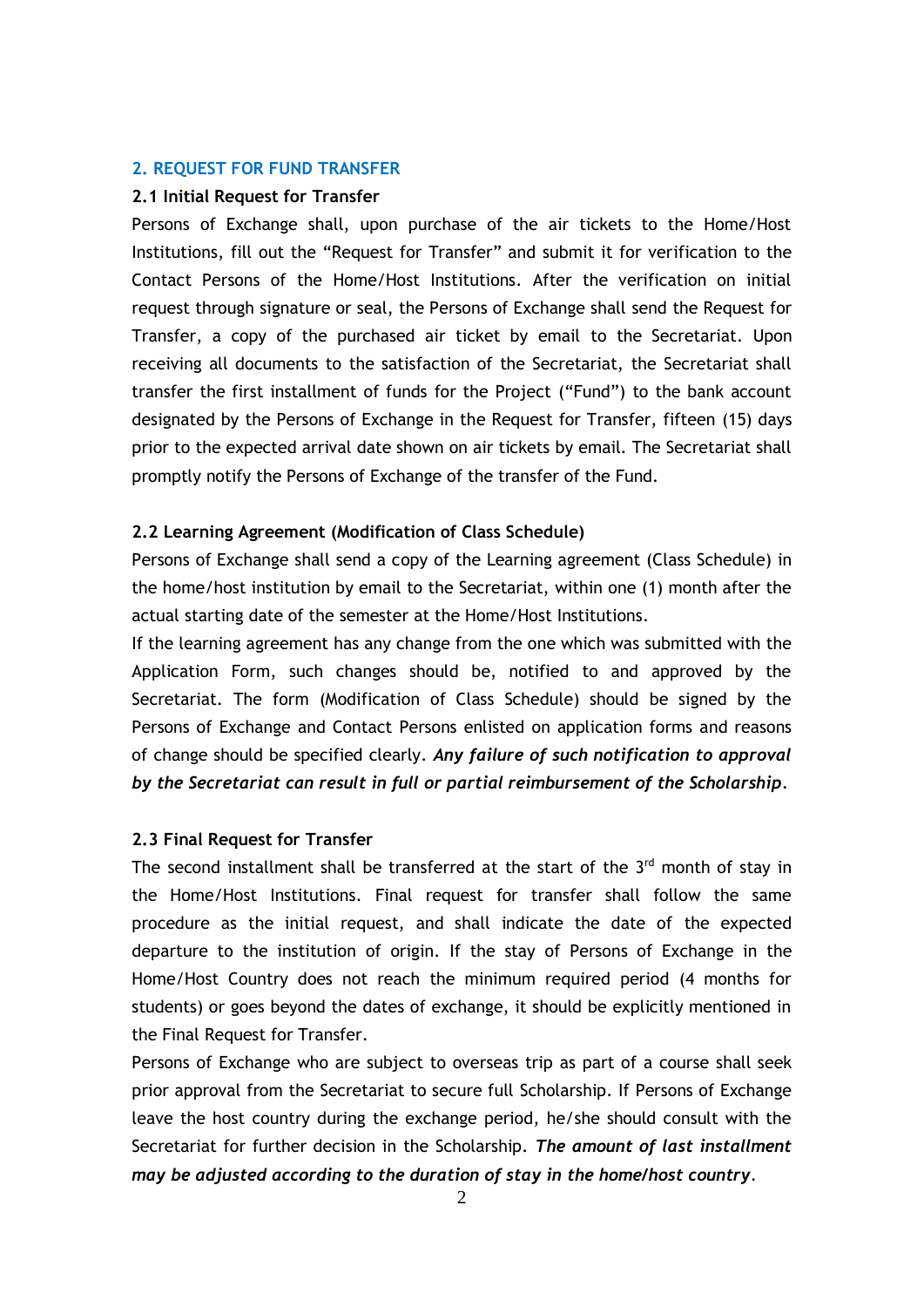## **2.4 Exchange duration**

If the stay of Persons of Exchange in the Home/Host Institutions does not reach the minimum required period (4 months = minimum 116 days) without the Secretariat's acknowledgement, the Persons of Exchange shall reimburse the scholarship amount based on a recalculation of the actual number of months. If the exchange period goes beyond the dates for exchange, the Contact Persons of Home/Host Institution should notify the Secretariat in writing. This verification shall replace the proof of departure.

If the actual date of departure is earlier than the date of departure indicated in the Final Request for Transfer, the scholarship shall be recalculated to the actual number of months. This may involve a reimbursement of a part of the scholarship.

## **3. FINAL PROGRESS REPORT**

**Persons of Exchange shall submit the following documents to the Secretariat within 1 month after the date of departure to the Home/Host institutions** (or after the last date of exchanges).

#### 1) An essay on the achievement through the Project

It should be more than 3 pages and the forms can be downloaded from the website, [www.asemduo.org\)](http://www.asemduo.org/)

#### 2) A copy of transcripts from the Host Institution (in English)

The list of courses on the learning agreement shall be closely examined with the actual courses taken on the transcript. Please inform the Secretariat in advance if it takes more than 1 month to obtain the transcript.

## 3) A copy of transcript from the Home Institution (in English)

It should include also the credit given by the Host Institution. For example, a European student should submit the transcript of the European Institution which includes the credit at the Asian Institution during his/her exchange semester. Please inform the Secretariat in advance if it takes more than 1 month to obtain the transcript.

#### 4) A proof of exchange duration

A copy of passport (front page and the date-stamped page(s) of arrival and departure from the Host country) or Certificate of stay (which includes the starting and ending date of the studies at the Host Institution) shall be sufficient for this purpose.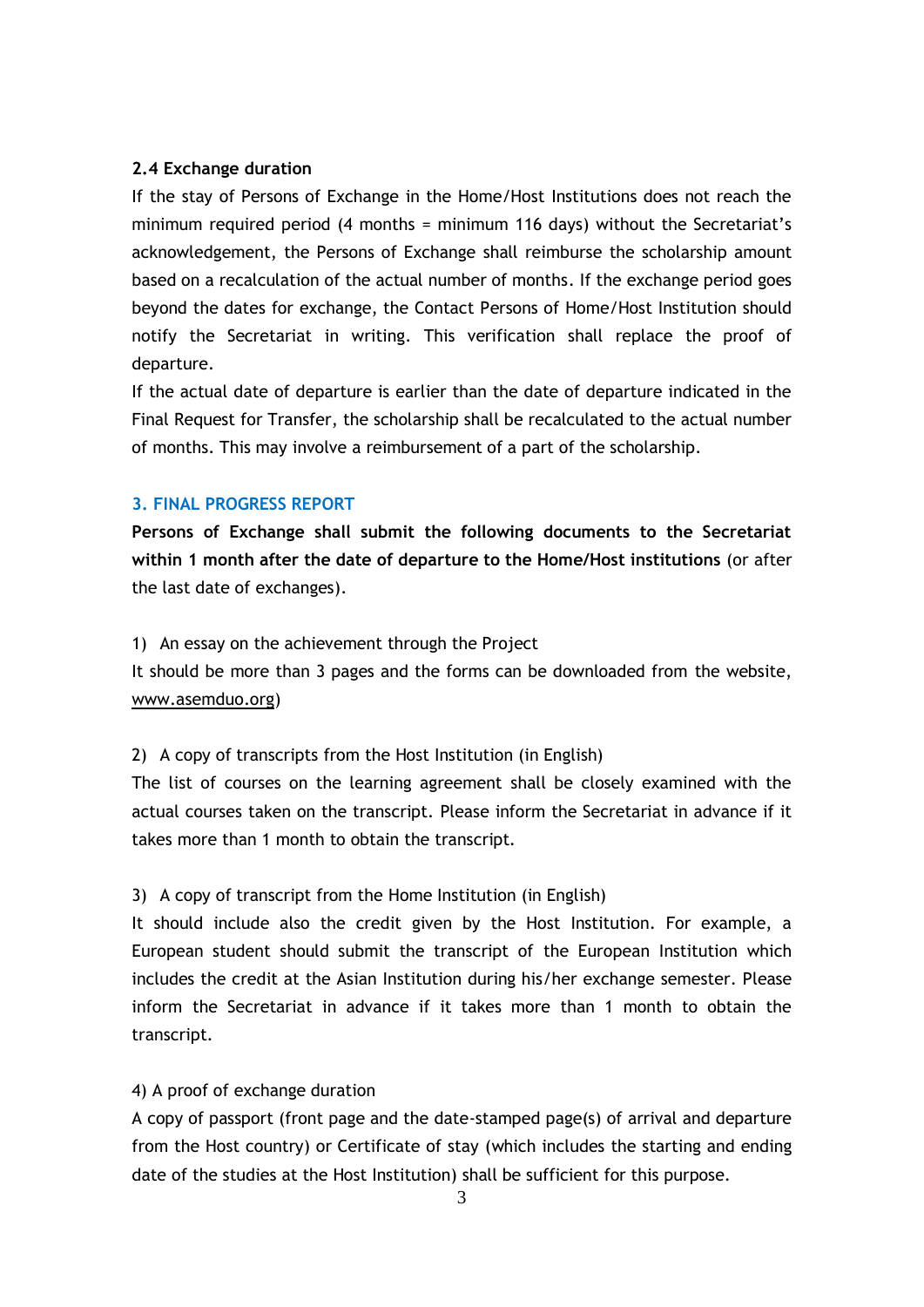**A student shall refund half of the financial assistance he/she receives as a scholarship if he/she fails all courses (also if he/she only passes a language course).**

#### **4. REPRESENTATION AND WARRANTIES**

As of the Effective Date, the Home and Host Institutions and Persons of Exchange hereby represent and warrant to the Secretariat as follows:

1) All information submitted or to be submitted to the Secretariat is true, accurate and complete;

2) The Home and Host Institutions and Persons of Exchange have full power and authority to sign the letter of acceptance attached to these Implementation Guidelines, to participate in the Project and to perform the obligations hereunder and thereunder;

3) In the case of the Home and Host Institutions, the execution, delivery and performance of these Implementation Guidelines and the Project have been duly authorized by all proper and necessary institutional or other actions, and all consents or approvals that may be required as a condition to the legality, validity, binding nature and enforceability of these Implementation Guidelines and the Project have been duly obtained and are in full force and effect;

4) Neither the execution and delivery of these Implementation Guidelines nor the performance of the obligations hereunder will violate, conflict with or result in any breach of any term, condition or provision of, or constitute a default under, any law, regulation or court order;

5) Any changes to the Project from the description contained in the application shall require prior written approval of the Secretariat;

6) In those cases when a student at a Home/Host University must forgo an already granted Scholarship and announces this to the Secretariat, the Home/Host University can designate a new student to implement the exchange, under condition that the student meets those requirements for application that is stated in the Implementation guidelines. If the Home/Host University fails in finding a new student who can implement the exchange during the granted period, the student who was already allocated as fellow-applicant nevertheless be allocated its granted part.